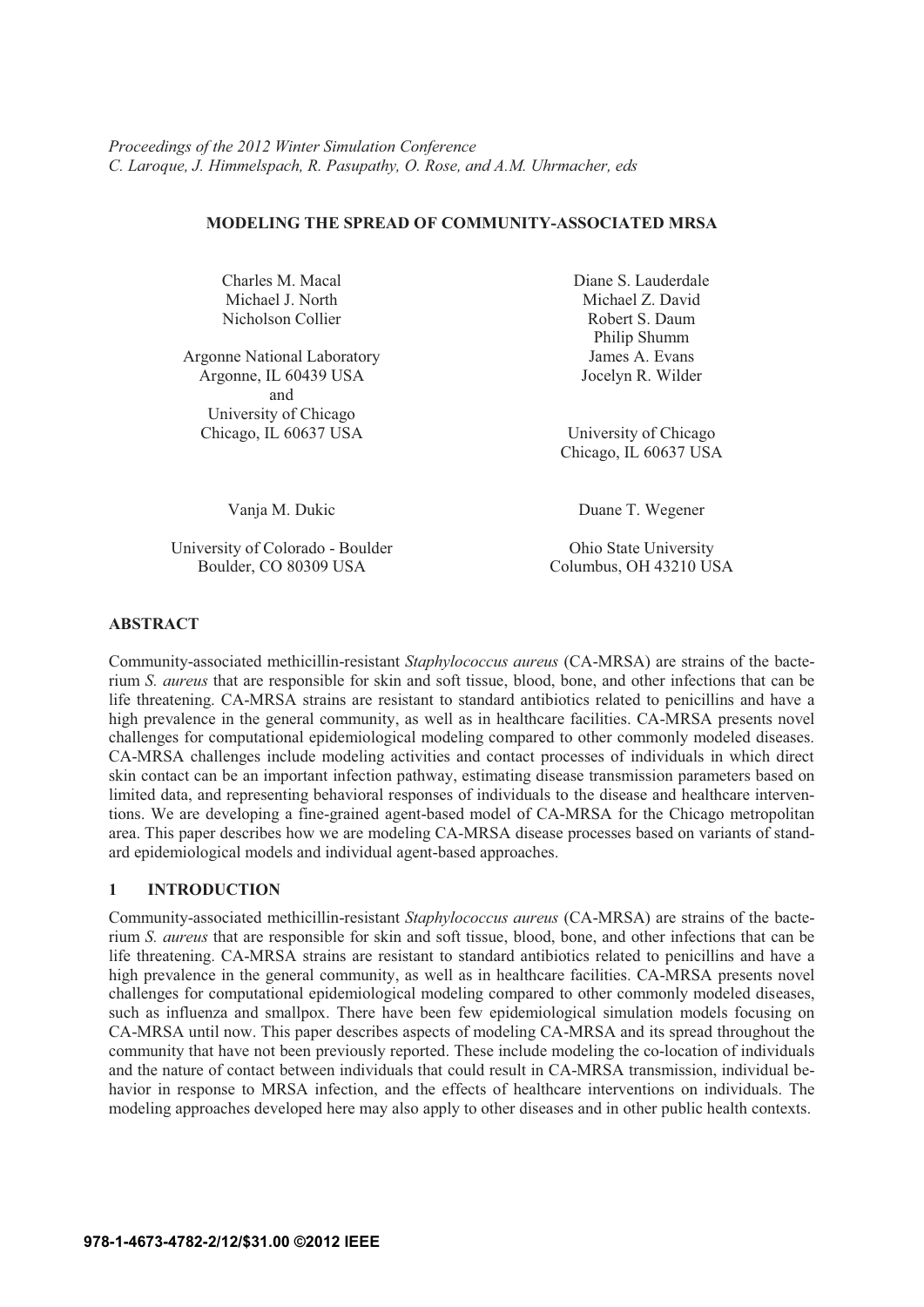This paper is organized as follows. Section 2 provides background on CA-MRSA and epidemiological modeling. Section 3 describes the CA-MRSA modeling problem and our approaches to modeling contact, disease transmission and transition, behavior, and metrics. Section 4 presents conclusions.

### **2 BACKGROUND**

## **2.1 Community Associated (CA-)MRSA**

*Staphylococcus aureus* is a bacterium first described in 1880 in pus from surgical abscesses. Frequently, *S. aureus* lives on the skin, in the nose, throat, and other body surfaces. It has been estimated that up to 30% of the population are "staph carriers," exhibiting no symptoms unless an active infection is present. Through the 1950s, *S. aureus* infections were generally treated with early beta-lactam antibiotics including penicillin. In the early 1960s an antibiotic-resistant form of *S. aureus*, named MRSA (Methicillin-Resistant *S. aureus*) was isolated in the United Kingdom. MRSA was identified in the U.S. in 1968. Initially described in hospitals and facilities, this strain was referred to as "health care-associated" MRSA (HA-MRSA). HA-MRSA strains had evolved an ability to resist treatment with all beta-lactam antibiotics, requiring treatment with specialized antibiotics. In hospitals, patients with open wounds, invasive devices, and compromised immune systems were at greater risk for contracting this infection. The spread of bacterial colonies from patient to patient was attributed in part to contacts with hospital staff, which suggests that modeling the nature and frequency of contacts between workers and patients is of central importance in modeling HA-MRSA transmission.

MRSA was identified in the general community outside of the healthcare system in the late 1990s, and genetically distinct strains came to be called Community-Associated MRSA (CA-MRSA). Simple CA-MRSA skin infections are often found in people living or working in close quarters where skin contact is more likely, such as in households or as members of sports teams, prison inmates, child care workers, etc. However, individuals with no apparent risk factors have also contracted CA-MRSA. Why some healthy people develop CA-MRSA skin infections that are treatable, whereas others infected with the same strain develop severe and potentially deadly infections is the subject of ongoing research.

CA-MRSA infection reports increased dramatically across the U.S. and Europe in the early 1990s, leading to the recognition that CA-MRSA had reached epidemic proportions. CA-MRSA became the most frequent cause of skin and soft tissue infections seen in emergency departments in the U.S. throughout the first decade of the 2000s. The frequency of reported deaths from invasive MRSA infections surpassed the number of deaths from HIV-AIDS in the U.S. to become the number one public health crisis in the country. Lee et al. (2012) estimate that in the U.S., CA-MRSA imposes an annual burden of \$478 million to \$2.2 billion on third-party payers and \$1.4 -13.8 billion on society, depending on the CA-MRSA definitions and incidences. One of the goals of the CA-MRSA model discussed here is to understand the factors that might have been responsible for the rapid progress of the epidemic in its early stages.

#### **2.2 Epidemiological Modeling**

The differential equation model proposed by Kermack and McKendrick (1927) for modeling infectious disease spread provides a conceptual framework for modeling CA-MRSA in an agent-based modeling framework. The SIR model, as it is known, has been widely used to understand and predict the behavior of many epidemics. A population is divided into three groups, or compartments, which consist of susceptible individuals, denoted by *S*, infected individuals, denoted by *I*, and recovered individuals, denoted by *R* (thus S-I-R):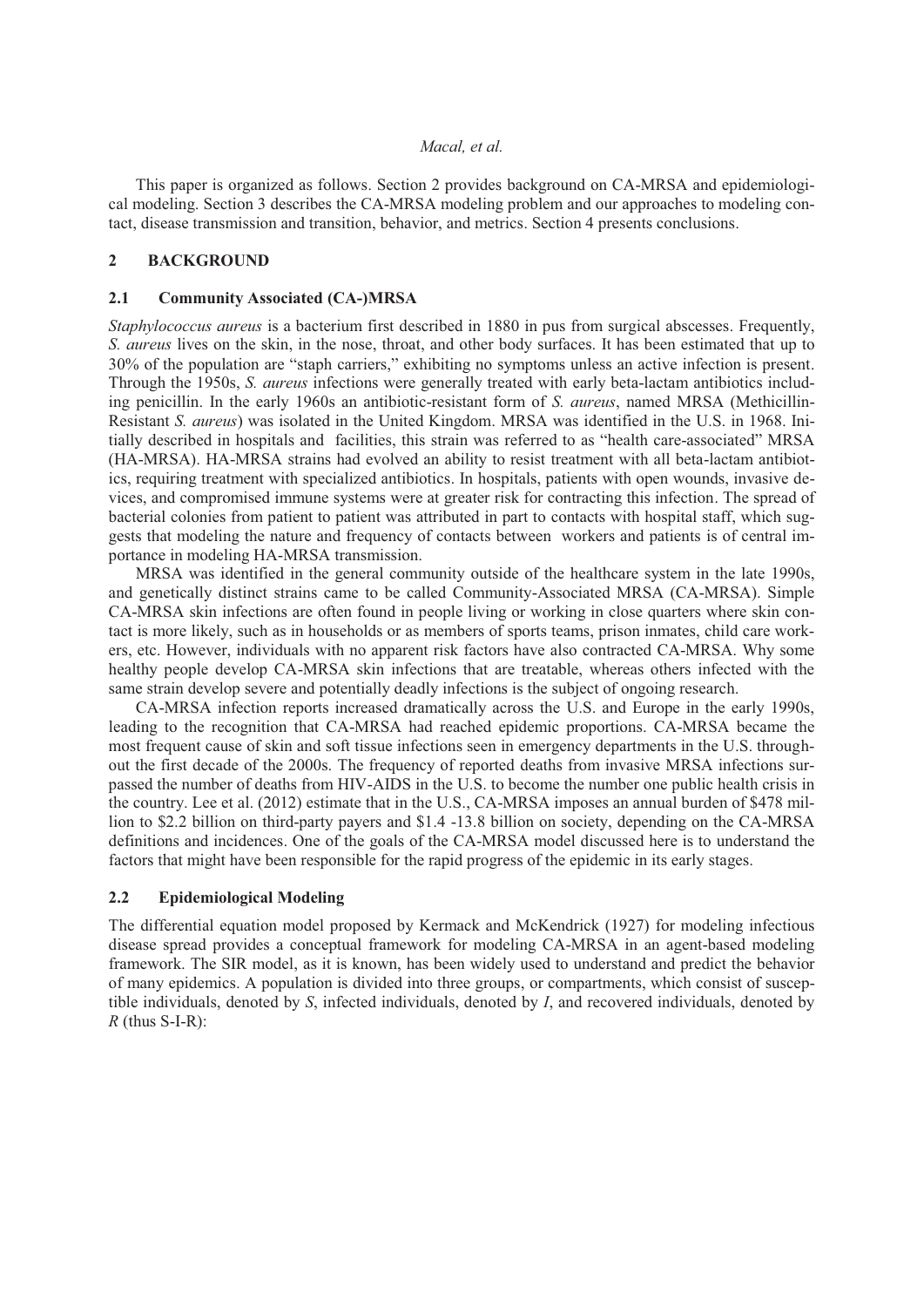$$
\frac{dS}{dt} = S/N
$$
\n
$$
\frac{dI}{dt} = S/N
$$
\n
$$
\frac{dR}{dt} =
$$
\n
$$
Initial conditions: S_0 = N \quad 1, I_0 = 1, R_0 = 0.
$$
\n(1)

where  $\beta$  is related to both the number of contacts an individual has with other individuals and the likelihood that an infected individual transmits the infection to a susceptible individual upon contact,  $\gamma$  is the rate at which infected individuals recover from an infection, which is taken as 1/(mean duration of the illness), and *N* is the population size, assumed to be constant. The SIR model is termed a homogeneous mixing model because of three implicit assumptions: the population is fully mixed in such a way that a susceptible individual is equally likely to have contact with anyone in the population; all individuals have the same number of contacts per unit time; and infected individuals transmit the disease to any susceptible individual with the same probability. Each of these assumptions is relaxed in an agent-based epidemic model, which, unlike the deterministic system in Equation (1), is also stochastic in nature.

Equation (1) represents the number of susceptible individuals that become infected in the time interval  $\Delta t$ . Sterman (2000) and others note that  $\beta$  is a composite of two factors, the number of contacts per individual,  $\beta_c$ , and the probability that the infection is transmitted from an infected individual to a susceptible individual upon contact,  $\beta_i$ , as in  $\beta = \beta_c$ ,  $\beta_i$ , where only the composite of  $\beta_c$  and  $\beta_i$  appears in Equation (1). If  $\Delta S$  is the number of susceptibles infected in  $\Delta t$ , then

 $\Delta S$  = (number of susceptibles, *S*) × Pr[Susceptible becomes infected in  $\Delta t$ ].

Decomposing the probability that a susceptible individual becomes infected into its contact and infectivity components yields the following:

 $\Delta S$  = (Number of contacts per individual)  $\times$  Pr[infection is transmitted from an infected individual to a susceptible individual upon contact  $\times$  *S I* / *N*.

where the number of contacts per individual is taken as an average value in the deterministic SIR model.

In an agent-based model of disease transmission, the activities of individuals that lead to contact with others are explicitly modeled. Disease transmission is context-dependent and modeled as a stochastic process. The processes that give rise to contact and infection, can be treated separately, mechanistically, and in great detail. There are equivalence relationships between differential equation, system dynamics, and agent-based models that can inform the epidemic agent-based modeling process (Rahmandad and Sterman 2008, Macal 2010).

## **2.3 Agent-based Epidemiological Modeling**

From a public health perspective, Maglio and Mabry (2011) observe that agent-based modeling applications to public health are relatively new, but see ABM as part of an important "movement in public health to embrace systems science methodologies and the interdisciplinary study of complex systems." Some large-scale agent-based epidemiological models have appeared in the literature with varying degrees of detail and sophistication. Many of these focus on modeling influenza, such as EpiSimS, a massive simulation of the dynamics of contagious pandemic influenza in an artificial society (Stroud et al. 2007), GSAM, a global simulation of pandemic influenza (Parker and Epstein 2011), and the urban pandemic in-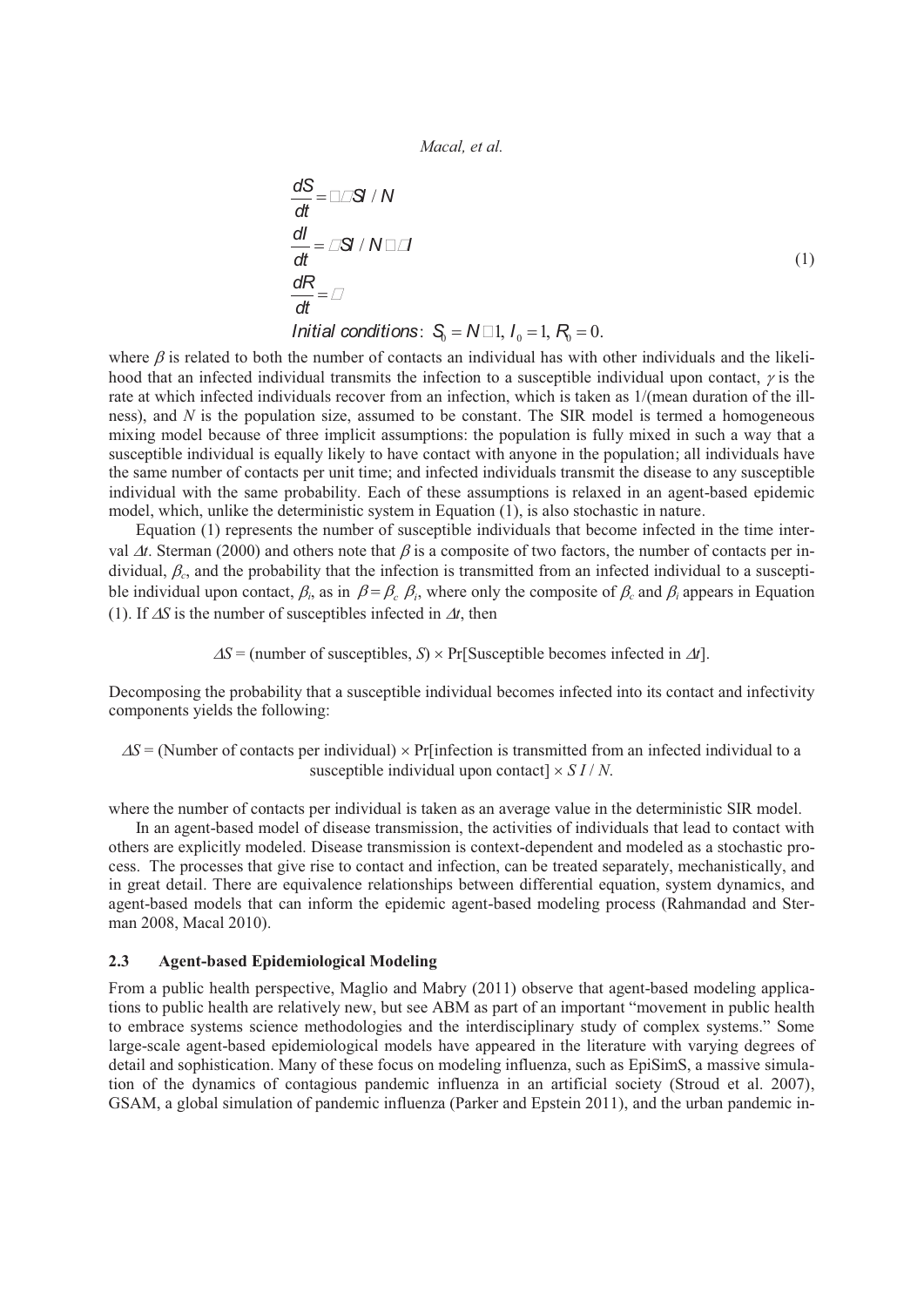fluenza model by Aleman et al. (2009). An agent-based approach to modeling infective processes explicitly models the processes of contact, infection, treatment, and recovery.

## **2.4 Background on Modeling HA-MRSA**

Detailed simulation models for HA-MRSA in the healthcare setting include Chamchod and Ruan (2012), Meng et al. (2010), Barnes et al. (2010), D'Agata et al. (2009), Forrester et al. (2005), Hotchkiss et al. (2005), Raboud et al. (2005), and Sebille and Valleron (1997). HA-MRSA models are typically probabilistic transmission models or discrete-event simulations that model movements of healthcare workers, contacts with patients, and patient contact with the hospital environment. Facilities are represented in spatial detail, and time is represented in discrete increments, as in a process or discrete event simulation. This approach facilitates the fine-grained modeling of individual contacts between patients and healthcare workers, including the nature of, duration of, and timing of contacts, which is necessary to fully investigate the effects of such contact. In another application, Lee et al. (2011) model HA-MRSA transmission in a model of a hospital system by modeling patient transfers between facilities.

# **3 MODELING CA-MRSA**

The challenges for modeling CA-MRSA differ from those for modeling HA-MRSA. Instead of modeling individual facilities or the relationships between facilities, the entire community must be modeled. There are many open questions about the types of contact between individuals that might result in CA-MRSA transmission and the importance of individual factors, such as genetic predisposition, demographic characteristics, etc. In addition, some individuals seem to resist colonization and infection, while others appear to be in a semi-permanent state of colonization. CA-MRSA differs from other diseases such as influenza in several important ways for modeling; in influenza models, the geographic scope is often national or global, as mobility patterns could allow infection to spread around the globe within a short time. For CA-MRSA, the focus is on the community, and the geographic scope is local or regional, such as a metropolitan area; the effects of new people entering the region are not thought to be large once CA-MRSA has been established in the community. The asymptomatic colonization state makes the disease interesting in terms of modeling agent behaviors. Specific aspects of modeling CA-MRSA contact and transmission as embodied in the CA-MRSA ABM are described in the following sections. The CA-MRSA ABM is being developed as part of the Models of Infectious Disease Agent Study (MIDAS 2012).

### **3.1 Contact Through Modeling Agent Activities**

The CA-MRSA ABM models people as agents who go through their daily activities at various places in the metropolitan area, on an hourly basis, and separately for weekdays and weekends. Agents engage in activities that afford possibilities for disease transition, such as self-infection due to an abrasion or injury, or transmission, if other agents are present and have close contact. The model includes a synthetic population of agents for the metro area based on U.S. Census and other data (Wheaton et al. 2009). Individual places across the area are included in the model, with locations denoted by geographic coordinates. Agents located in the same place and engaged in the same activity at the same time in the simulation possibly have the type of close physical contact with one another that can result in CA-MRSA transmission. They may transition to different disease states through contact or other possible disease state transition pathways.

Data are combined from many data sources to model the daily activities of the synthetic agent population. The American Time Use Survey (ATUS) is used to model adult activities. ATUS, available from the U.S. Department of Labor, measures the amount of time people spend in various activities, such as paid work, childcare, volunteering, and socializing. The Panel Study of Income Dynamics (PSID) is used to model children's activities. PSID, administered by the University of Michigan, is a longitudinal household survey. The ATUS data categorize an extensive number of individual daily activities. For the CA-MRSA ABM, ATUS activities are aggregated into a smaller number of categories most relevant to the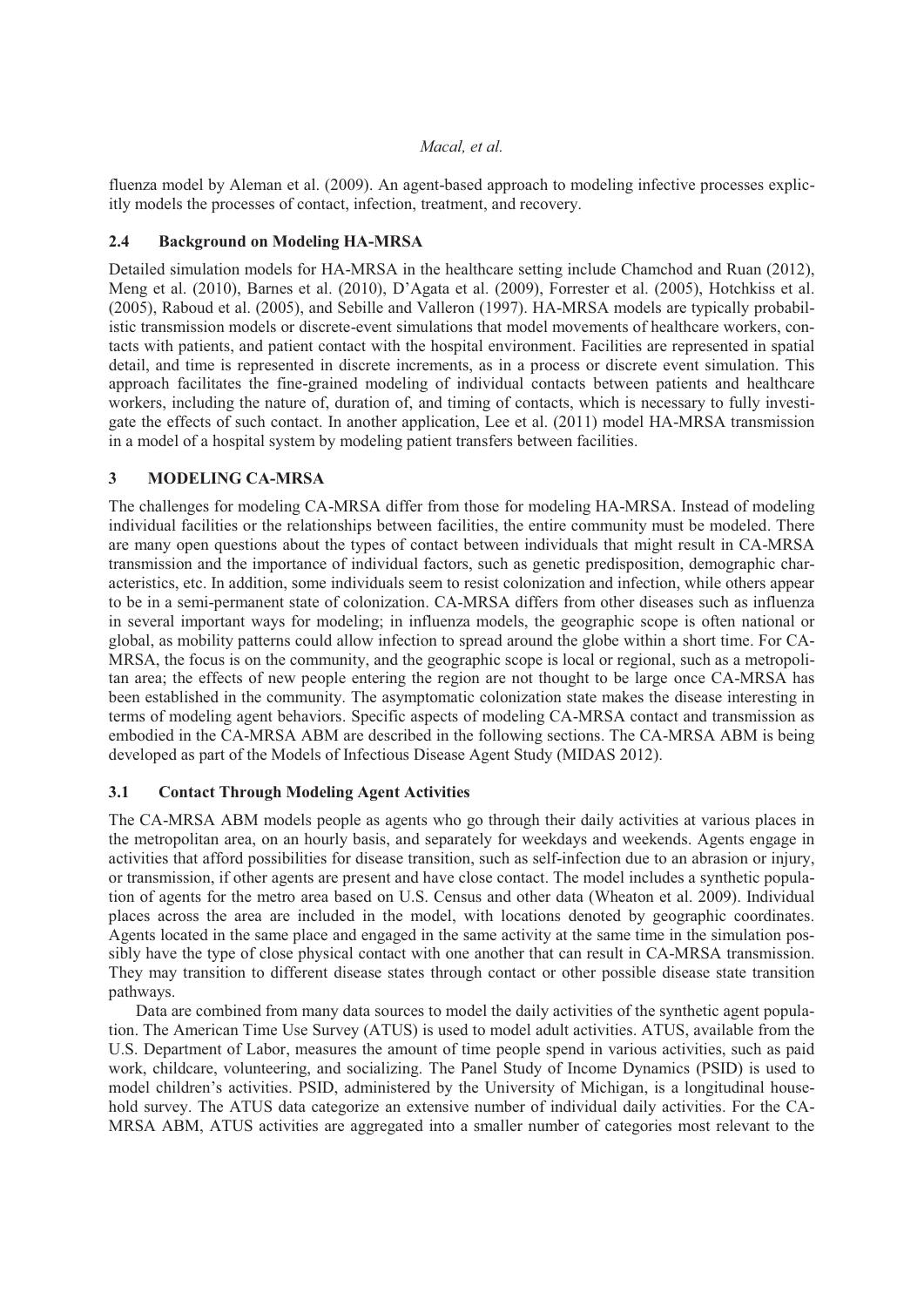kinds of contact that might occur for individuals engaged in the activities and the possibilities these activities afford for CA-MRSA disease state transmission and transition. Places and activities relevant to CA-MRSA include households, schools, workplaces, hospitals and clinics, jails and prisons, and general living quarters, such as nursing homes, college dorms, gyms, and military barracks. These CA-MRSA specific activities can be modified as new data and studies are reported. Each place and activity type has its own model for the likelihood of uncolonized individuals becoming colonized or infected when engaged in that activity.

Agent activities vary by time of year; for example, children are out of school during summer recess and have different contact patterns. We assume that the time of year is not important in terms of the direct effect of environmental conditions (temperature, humidity, rainfall, etc.) on CA-MRSA infectivity, since no data suggests these factors are important for CA-MRSA.

To model individual activities and movements as realistically as possible, assignment algorithms have been developed to match specific people with specific places and activities. Children agents are matched to schools, people agents are matched to workplaces, individuals who visit other households are matched to a set of households they could likely visit, etc. For example, children are matched to the nearest schools in their neighborhood, based on geographic coordinates of households and schools. Within schools, students are assigned to grade levels based on age, which allows for children to have more contact with the children in their same classrooms, and less contact with other children in the same school. The matching is designed to be statistically accurate. Although an agent may not correspond exactly to a specific person in the population engaged in an activity at a particular time and place, the aggregate of all the agents engaging in all such activities at a particular time is consistent with empirical data at the regional level.

#### **3.2 Modeling Disease Transmission and Disease State Transition**

We model the disease transitions between the three disease states for CA-MRSA: colonized (denoted by C), uncolonized (denoted by U), and infected (denoted by I). The uncolonized state corresponds to the state S and infected to state I in the SIR model, Equation (1). Colonized is an additional compartment corresponding to an asymptomatic state in which an individual has measurable levels of CA-MRSA but exhibits no symptoms. An individual transitions between pairs of these states and is susceptible to repeated colonizations and infections. Figure 1 summarizes the CA-MRSA disease states and transitions in the CA-MRSA ABM.

Various approaches to modeling contact have been used in epidemiological models. Some model disease state transition as a Markov process with probabilistic "memoryless" agent disease state transitions (Larson 2007). Others model the social contact structure for individuals within households based on family relationships. For example, Marathe et al. (2011) considers synthesized household contact networks for complete mixing and care-giver types. In care-giver networks, infected individuals have contact only with caregivers, who in turn have contact with the rest of the household members.

There is incomplete data at this time on the nature of various contacts and specific relationships among individuals that result in CA-MRSA colonization or infection. So the CA-MRSA ABM uses a hybrid approach to model contact likelihood, based partly on perfect mixing and partly on implied social network relationships by activity. Disease transition at the individual level is modeled by transition probabilities and event scheduling. The event scheduler is a nondeterministic finite state automaton (FSA) and discrete event simulation (DES). The FSA models individual disease state transition in the absence of agent behavioral responses or policy interventions. Effectively, this is a Markov discrete-time state transition model in which agents change disease states and are dynamically compartmentalized based on their current disease and activity states. The DES is used to model disease state transitions that depend on individual patient behavior and assumed policy interventions, and potentially of physician and healthcare worker behavior.

The next section describes modeling each disease transmission and transition pathway.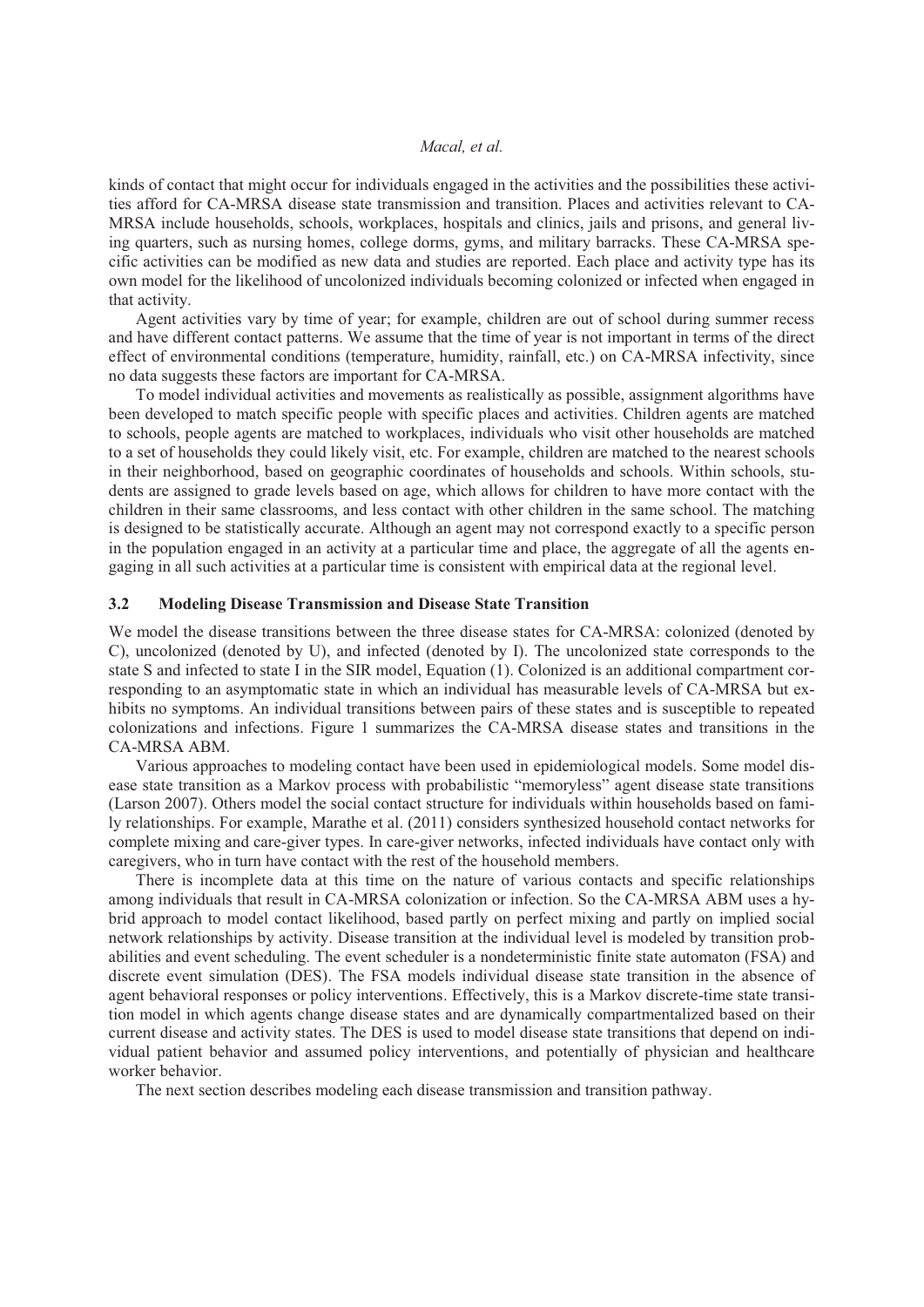

Figure 1 Disease State Transition Probabilities in CA-MRSA Model

#### **3.2.1 Uncolonized to Colonized**

An uncolonized individual may become colonized upon contact with a colonized or infected individual. The likelihood of an individual becoming colonized is greater when the individual contacts an infected individual than when contacting a colonized individual. We assume CA-MRSA is only transmitted between individual people; transmission does not occur from animals to people or through contact with inanimate objects (fomites). If ongoing research shows other transmission pathways could be important, the structure of the CA-MRSA ABM allows them to be readily incorporated.

We define the parameter *a* as the empirically-estimated transition probability of an uncolonized individual (in disease state U) becoming colonized (transitioning to disease state C) due to contact for one hour with a colonized individual. (Empirical estimation of all parameters in the model is described in Section 3.2.6.) Parameter *a* is the only disease state transition parameter in the CA-MRSA model that is the result of physical contact between individuals. To reflect a higher probability of becoming colonized upon contact with an infected individual, we define the Transmission Intensity Parameter (*TIP*), which scales the transmission rate. The value of *TIP* is based on expert judgment of clinical physicians, and is one of the model parameters designated for sensitivity testing experiments.

The likelihood of transmission also depends on the kind of activity individuals are engaged in that results in contact. For example, activities in which abrasions are more likely as the result of contact, such as certain sports activities, are more likely to result in colonization of an uncolonized individual by a colonized or infected individual. To account for this activity-related risk, *a* is adjusted according to the risk level of the place and activity in which the contact occurs. This scaling factor is denoted as the Place/Activity Risk parameter (*PAR*). Equation 2 summarizes the state transition process from the uncolonized to the colonized state.

$$
Pr[U_s \to C] = TIP_s \times PAR \times a \tag{2}
$$

where  $U_s$  is the disease state of the uncolonized individual having contact with an individual in state s  $\acute{e}$  ${C, I}$ , and  $TIP_s$  depends on the state of the contacting individual.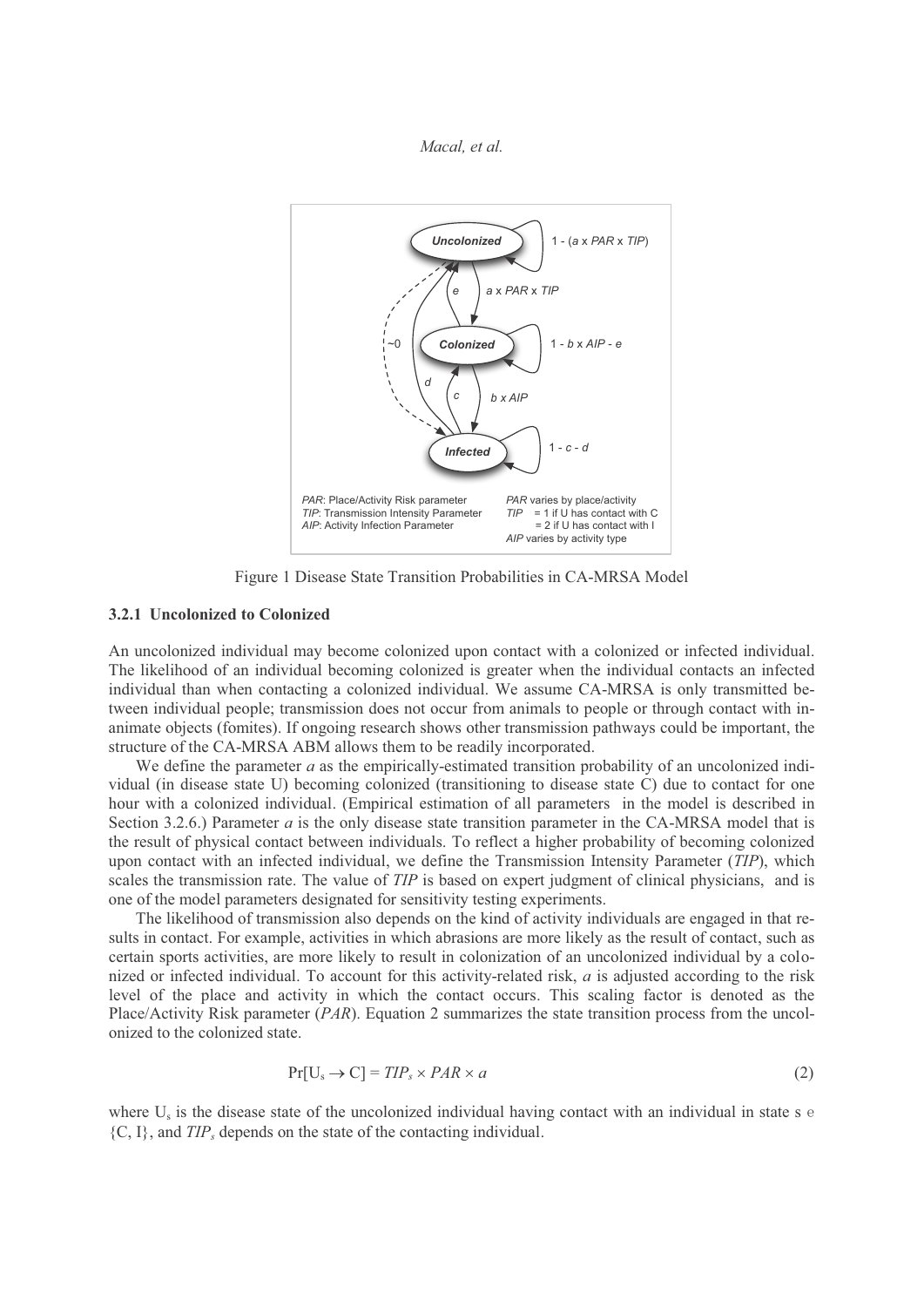## **3.2.2 Colonized to Infected**

Colonized individuals may develop infections by infecting themselves as a result of a skin abrasion, cut, or other injury, represented as parameter *b*, estimated from empirical data. In the model,

$$
Pr[C \to I] = AIP \times b
$$

where *b* is the probability of a colonized individual becoming infected per hour, and *AIP* (Activity Infection Parameter) is a parameter that reflects the relative likelihood that an activity results in an infection. An infected individual either clears the infection naturally through self-care or seeks treatment. Upon receiving care, the individual is treated with antibiotics and most likely clears the infection, returning to either a colonized (parameter *c* below) or uncolonized state (parameter *d* below). If the infection clears by itself, we assume it takes several days longer to clear than if it is treated. We assume that an individual passes through the C state to become infected; direct infection by a colonized or infected individual is not an important pathway.

## **3.2.3 Infected to Colonized**

We assume an infected individual eventually clears the infection, either through self-care or by receiving treatment, and returns to either a colonized state or uncolonized state. We characterize the disease state transition from I to C by a probability as:

$$
\Pr[\mathbf{I} \to \mathbf{C}] = c
$$

where  $c$  is the probability of an infected individual transitioning to a colonized state per hour after receiving treatment, estimated from empirical data. If the individual does not receive treatment, this probability is adjusted downward, as described below and represented in Figure 4, corresponding to observed disease durations for individuals who self-care.

## **3.2.4 Infected to Uncolonized**

We characterize the disease state transition from I to U by the probability :

$$
\Pr[\mathbf{I} \to \mathbf{U}] = d
$$

where *d* is the probability of an infected individual transitioning to an uncolonized state per hour after seeking treatment, estimated from empirical data. If the individual does not receive treatment, this probability is adjusted downward, corresponding to observed disease durations for individuals who do not seek treatment.

### **3.2.5 Colonized to Uncolonized**

An individual may spontaneously become uncolonized (i.e., without treatment), as the individual's own defenses eliminate the bacteria, or through targeted decolonization treatments. The hourly probability of the transition is denoted by parameter *e*, estimated from empirical data:

$$
Pr[C \to U] = e.
$$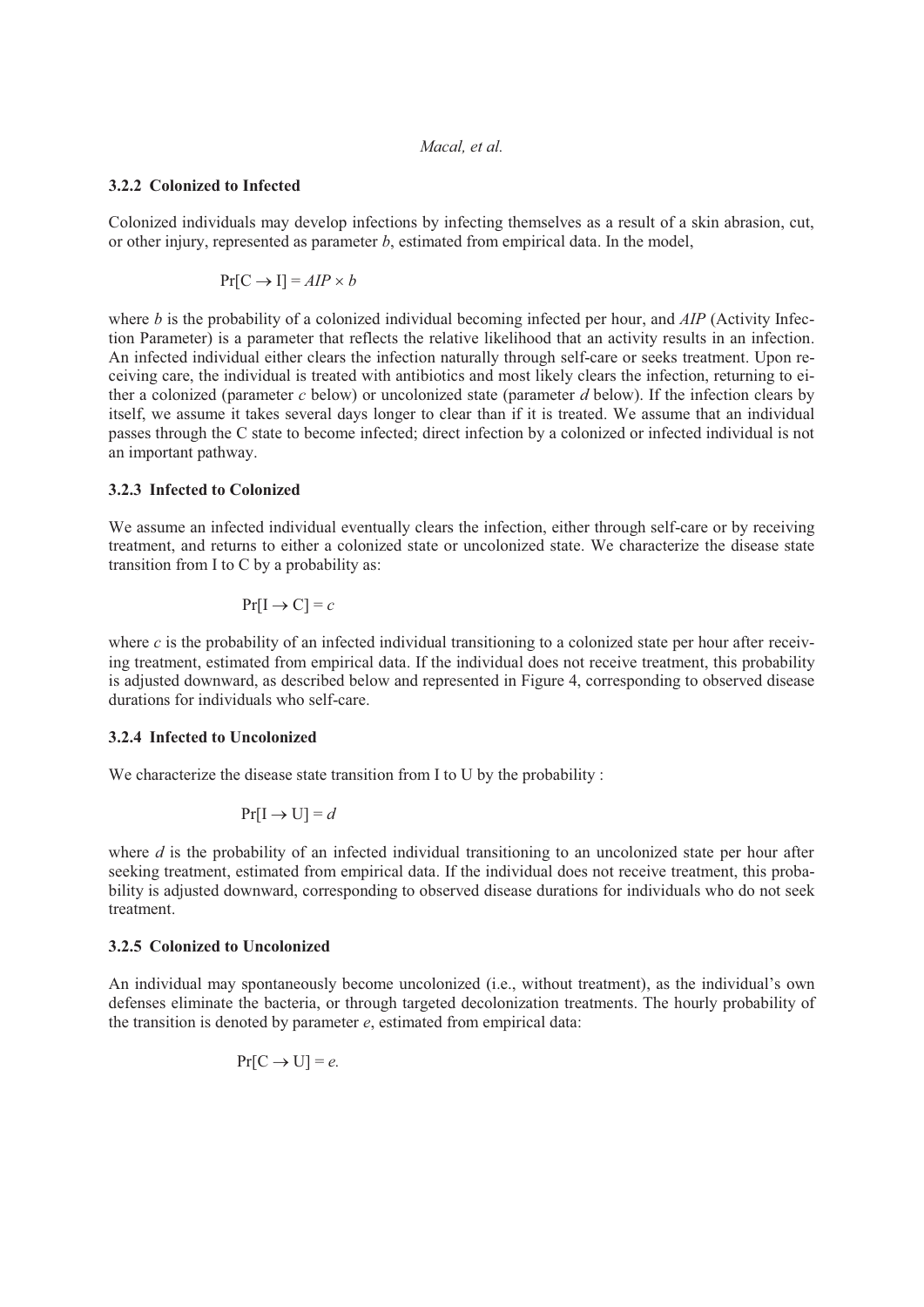#### **3.2.6 Estimating Disease Transmission and Transition Parameters**

Miller et al. (2012) conducted a cross-sectional study of adults and children with skin infections and their household contacts in Los Angeles and Chicago; it is one of the few sources of detailed data on CA-MRSA infection and colonization disease states over time. These data, along with data from studies in the literature on CA-MRSA infection and colonization, are the basis for estimating disease state transmission probabilities.

Describing the full process for estimating transmission parameters is beyond the scope of the current paper. In general, parameter estimates are based on Miller et al. (2012) and a small set of time series data from the literature. Bootstrap resampling is applied to the household contact data to estimate uncertainty ranges for the disease state transition parameters *a*, *c*, *d*, and *e;* data from several studies on CA-MRSA infection rates are used to estimate the range for parameter *b*. Figure 2 shows, for example, the resampled distribution for disease state transitions  $U \rightarrow C$ . Figure 3 shows the estimated ranges for all parameters.

#### **3.2.7 Modeling Behaviors and Policy Interventions**



Figure 2 Bootstrap resampling statistics for portion of the population transitioning from U to C state in 90 days based on 660 data points and 200 samples. 95% confidence interval is [0.0796, 0.1308] (used for estimation of parameter *a*)*,*



Figure 3 Estimated 95% confidence intervals for all disease state transition parameters

Ferguson (2007) contends that understanding the dynamics of infectious-disease transmission demands a holistic approach, yet today's models largely ignore how epidemics change individual behavior. Some models incorporate endogenous behavior of agents who dynamically respond to disease states computed by the model. Del Valle et al. (2005) use a simplified model of an epidemic outbreak that includes behavioral changes modeled by the permanent transfer of individuals during the outbreak to a less active class; transfer rates depend on people's knowledge of the outbreak as measured by the number of identified cases. Epstein et al. (2008) model two interacting compartmentalized contagion processes: one of disease and one of fear of the disease. Aleman et al. (2009) and Aleman et al. (2011) model the actions of individuals based on the recognition of a pandemic outbreak; as people realize an outbreak is occurring, they decide to quarantine themselves, admit themselves to hospitals, etc. Lizon et al. (2010) incorporate patient behaviors and interactions with healthcare workers into their model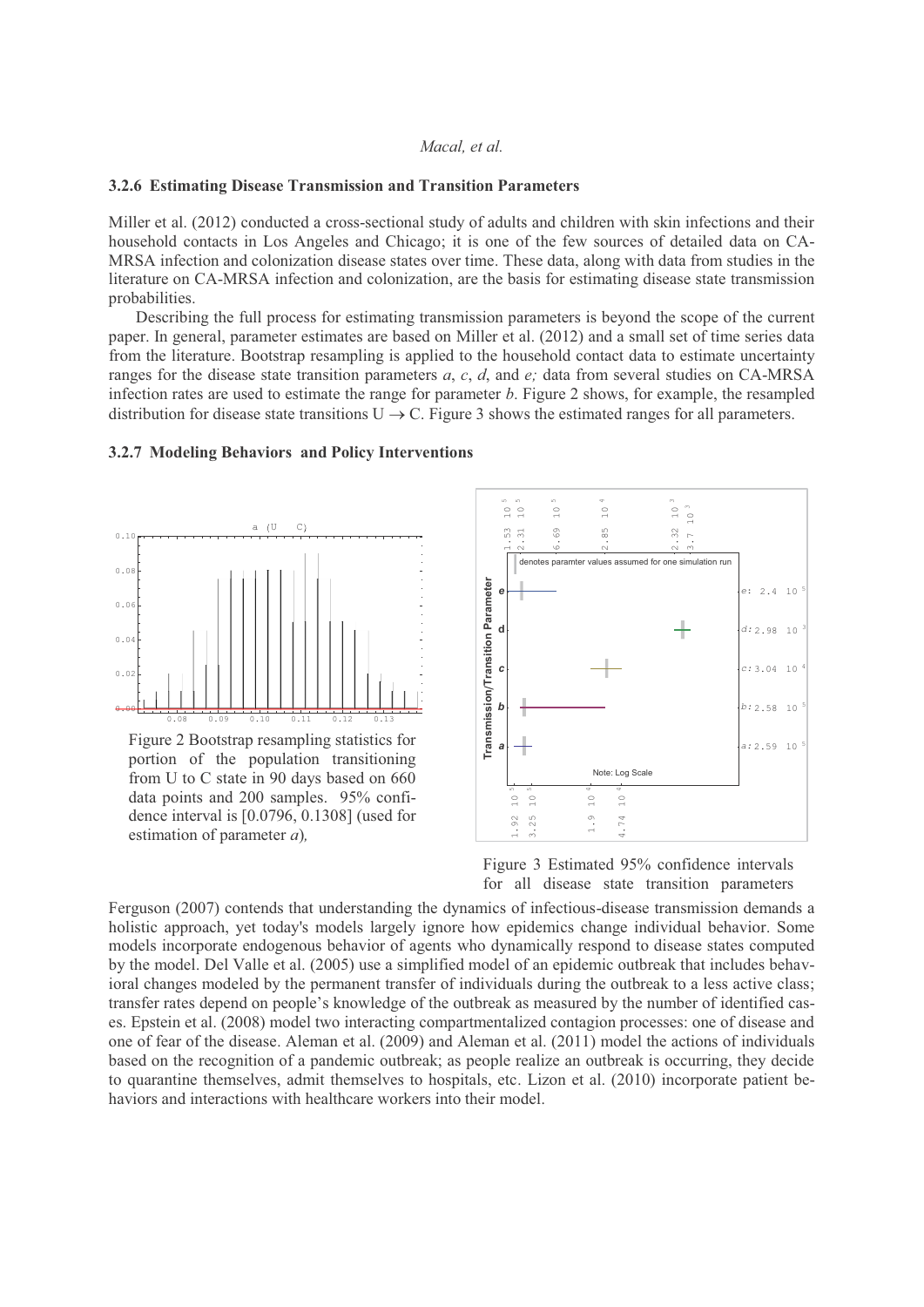We develop a framework for modeling behavior of patients, and potentially of healthcare workers. Figure 4 shows a scenario in which an individual agent acquires a CA-MRSA infection for the first time. The behavioral framework shown explicitly represents the infection duration, actions the agent might take in response to the infection, and a possible public health intervention. An alternative behavioral model might be invoked for the same agent if infection reoccurs; for example, the next time the agent develops an infection, they might seek treatment more quickly and receive alternate treatments.



Figure 4 Discrete Event Framework for Modeling Behavior

### **3.3 Data Logging and Metrics**

A deterministic differential equation epidemic model produces the values for the state variables over the simulation time horizon, which consists of the numbers of individuals in each disease state. A detailed agent-based model produces data on many more variables in a single simulation run, from agent disease states to agent interaction outcomes, to agent behavioral responses activities. The stochastic nature of the simulation also requires many simulation runs to properly characterize uncertainty. Recording all of the data the model produces is prohibitive due to the overhead of recording and storing the data. A subset of "indicator variables" consists of summary statistics computed by the model and logged as the simulation progresses. The indicator variables are initially used for debugging and to determine whether the model is producing reasonable results; later in the modeling process indicator variables are used for model calibration, verification, and validation. Indicator variables include infected and colonized counts at each time, new colonizations due to contacts with infected and colonized individuals, dendograms for selected agents that portray their entire disease state history, and many more.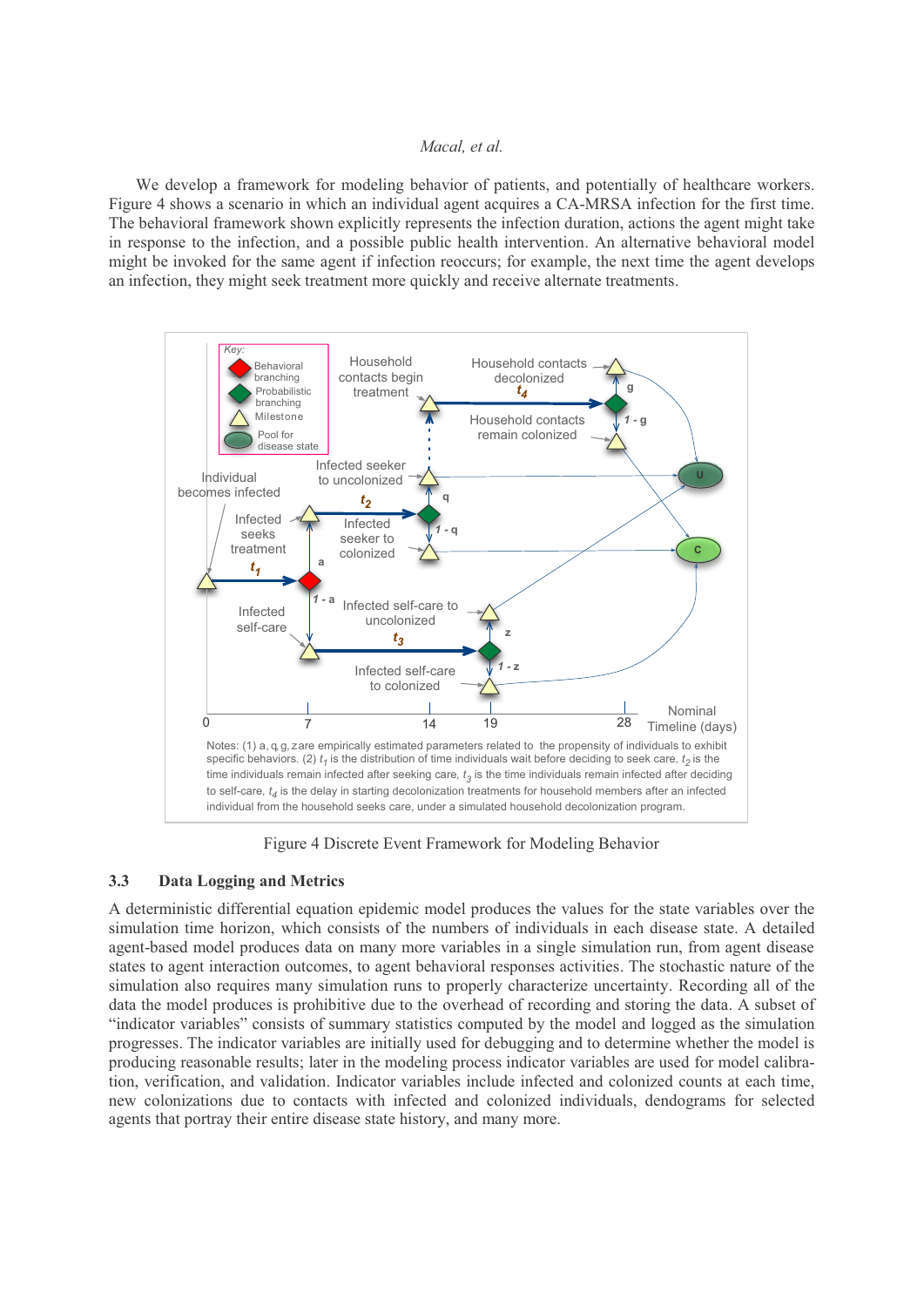Indicator variables include metrics that correspond to the metrics that public health decision makers typically use to understand epidemics. One of the key metrics that indicates the severity of an epidemic is called the basic reproduction ratio, referred to as " $R_0$ ," an empirical statistic often calculated from surveillance data in the initial stages of fast-moving epidemics, such as influenza.  $R_0$  is defined as "the expected number of secondary cases produced in a completely susceptible population, by a typical infected individual during its entire period of infectiousness" (Diekmann et al. 1990) and is typically calculated as the spectral radius of the next generation operator for a differential equation epidemic model. From Equation (1),  $R_0$  (not to be confused with the number of recovered individuals at time zero from Equation (1)) is estimated as  $\beta/\gamma$ , which can be seen by assuming the index patient is the only infected at  $t = 0$ , and interacts with a fully susceptible population. When estimated in this way,  $R_0$  is a threshold, rather than the average number of secondary infections and is used to understand whether an epidemic will die out  $(R_0 < 1)$  or become endemic  $(R_0 > 1)$ . Longini et al. (2005) provides a method for calculating  $R_0$  from a stochastic epidemiological model, which also applies to agent-based models, by performing many simulations starting with a single infected individual entering a wholly susceptible population. For an agent-based model,  $R_0$ can also be calculated explicitly, true to its definition as the number of secondary infections per infected individual per infection episode by logging data on agent colonization/infection (C/I) events and C/I interactions with other agents. This calculation is done in the CA-MRSA ABM.

### **4 CONCLUSIONS**

We are developing a fine-grained agent-based model of community associated CA-MRSA for the Chicago metropolitan area. Time is represented at the hourly level and space is represented at the place and activity level. The model represents the details of contact and disease transmission and transition for individuals as they go through their daily routines and participate in various activities in various places. The model combines U.S. Census data, samples of individual activity diaries, data from the CA-MRSA literature, clinical data, expert judgments based on clinical experience, and specialized studies. The model provides a detailed picture of general activity patterns of the population, CA-MRSA transmission pathways, and individuals' behaviors in response to contracting the disease and public health programs. Using traditional epidemic models as a foundation, several modeling challenges (modeling contact, infectivity, behavior, metrics) are addressed in making the transition to the CA-MRSA ABM, some of which are applicable to other diseases that share CA-MRSA characteristics.

### **5 ACKNOWLEDGMENTS**

This work is supported by the National Institute of General Medical Sciences, Models of Infectious Disease Agent Study (MIDAS), grant number U01GM087729, and the U.S. Department of Energy under contract number DE-AC02-06CH11357.

### **REFERENCES**

- Aleman, D., T. Wibisono, and B. Schwartz. 2009. "Accounting for Individual Behavior and Demographics in Pandemic Disease Modeling." *Proceedings of the 2009 Winter Simulation Conf.*, edited by M. D. Rossetti, R. R. Hill, B. Johansson, A. Dunkin and R. G. Ingalls, 86-98, Wiley-IEEE Press.
- Aleman, D., T. Wibisono, and B. Schwartz. 2011. "A Non-Homogeneous Mixing Model For Predicting Pandemic Disease Spread." *Interfaces Special Issue on Humanitarian Applications* 41(3):301-315.
- Barnes, S., B. Golden, and E. Wasil. 2010. "MRSA Transmission Reduction Using Agent-Based Modeling and Simulation." *INFORMS Journal on Computing* 22(4):635-646.
- Chamchod F., and S. Ruan. 2012. "Modeling the Spread of Methicillin-Resistant *Staphylococcus aureus* in Nursing Homes for Elderly." *PLoS ONE* 7(1):e29757.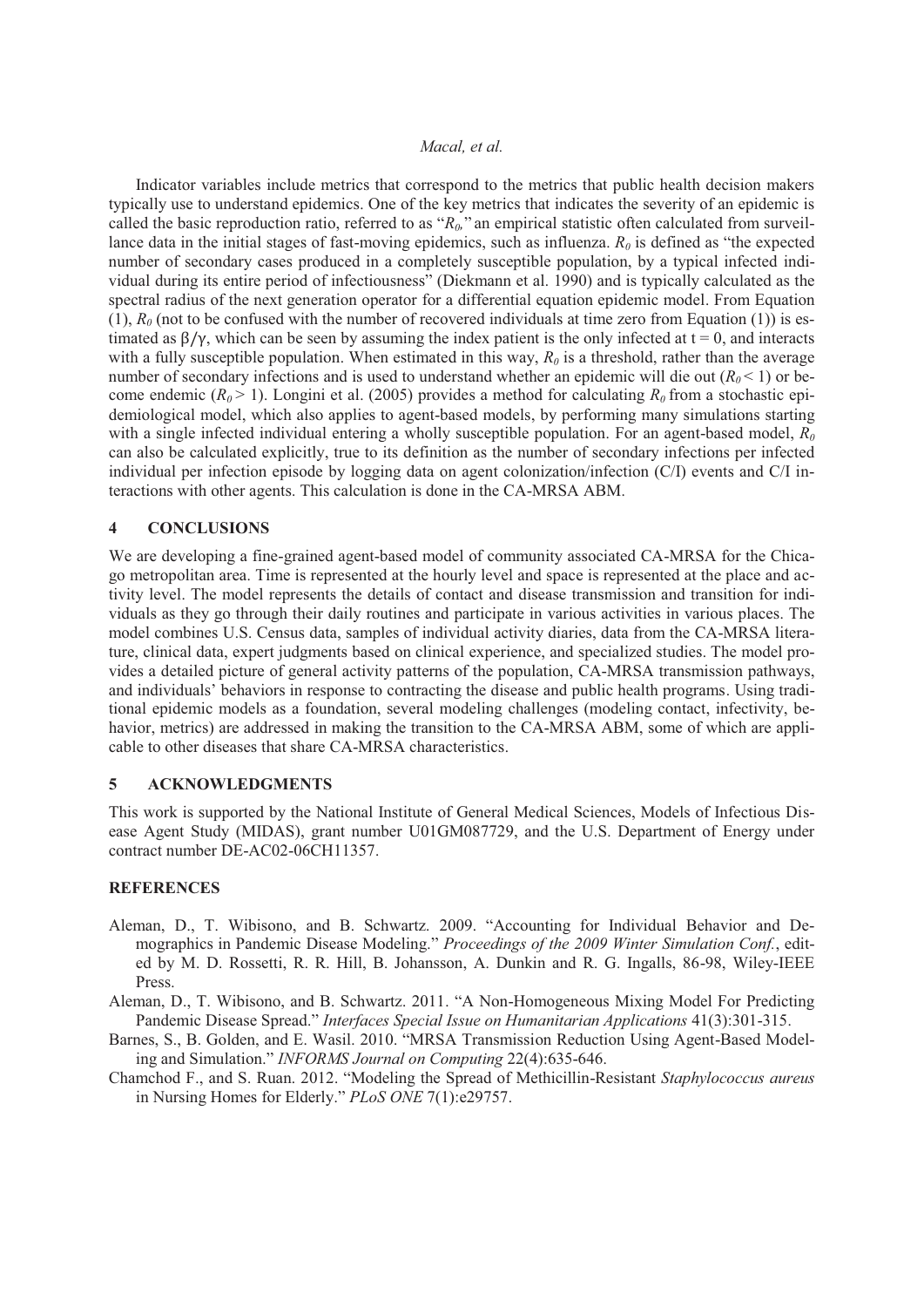- D'Agata, E., G. Webb, M. Horn, R. Moellering, and S. Ruan. 2009. "Modeling the Invasion of Community-Acquired Methicillin-Resistant *Staphylococcus aureus* into Hospitals." *Clin. Infect. Dis.* 48(3):274–284.
- Del Valle, S., H. Hethcote, J. M. Hyman, and C. Castillo-Chavez. 2005. "Effects Of Behavioral Changes In A Smallpox Attack Model." *Mathematical Biosciences*. 195(2):228-251.
- Diekmann, O., J. A. P. Heesterbeek, and J. A. J. Metz. 1990. "On the Definition and Computation of the Basic Reproduction Ratio R<sub>0</sub> in Models of Infectious Diseases in Heterogeneous Populations." *Journal of Mathematical Biology* 28(4):365–382.
- Epstein, J., J. Parker, D. Cummings, and R. Hammond. 2008. "Coupled Contagion Dynamics of Fear and Disease: Mathematical and Computational Explorations." *PLoS ONE* 3(12):e3955.
- Ferguson, N. 2007. "Capturing Human Behavior." *Nature* 446:733, April.
- Forrester, M., B. Comm, B. Arts, and A. Pettitt. 2005. "Use of Stochastic Epidemic Modeling to Quantify Transmission Rates of Colonization With Methicillin- Resistant *Staphylococcus aureus* in an Intensive Care Unit." *Infection Control and Hospital Epidemiology* 26(7):598-606.
- Hotchkiss, J., D. Strike, D. Simonson, A. Broccard, and P. Crooke. 2005. "An Agent-Based and Spatially Explicit Model of Pathogen Dissemination in the Intensive Care Unit." *Critical Care Medicine* 33(1):168-176.
- Kermack, W., and A. McKendrick. 1927. "A Contribution to the Mathematical Theory of Epidemics." *Proc. Roy. Soc. Lond. A* 115:700-721.
- Larson, R. 2007. "Simple Models of Influenza Progression Within a Heterogeneous Population." *Operations Research* 55 (3):399–412.
- Lee, B., S. McGlone, et al. 2011. "Modeling the Spread of Methicillin-Resistant *Staphylococcus aureus* (MRSA) Outbreaks Throughout the Hospitals in Orange County, California." *Infection Control and Hospital* 32(6):562-572.
- Lee B., A. Singh, M. David, S. Bartsch, R. Slayton, S. Huang, S. Zimmer, M. Potter, C. Macal, D. Lauderdale, L. Miller, and R. Daum. 2012. "The Economic Burden of Community-Associated Methicillin-Resistant *Staphylococcus aureus* (CA-MRSA)." *Clin. Microbiol. Infect.* May 21 [Adv. Epub].
- Lizon, N., D. Aleman, and B. Schwartz. 2010. "Incorporating Healthcare Systems in Pandemic Models," *Proceedings of the 2010 Winter Simulation Conference*, edited by B. Johansson, S. Jain, J. Montoya-Torres, J. Hugan, and E. Yucesan, 2230-2236. Baltimore, MD.
- Longini, I., A. Nizam, S. Xu, K. Ungchusak, W. Hanshaoworakul, D. Cummings, and M. Halloran. 2005. "Containing Pandemic Influenza at the Source." *Science* 309:1083-1087, Supplement.
- Maglio, P. P., and P. L. Mabry. 2011. "Agent-Based Models and Systems Science Approaches to Public Health." *Am J Prev Med* 40(3):392–394, March.
- Macal, C. 2010. "To Agent-based Simulation from System Dynamics." *Proceedings of the 2010 Winter Simulation Conference,* edited by B. Johansson, S. Jain, J. Montoya-Torres, J. Hugan, and E. Yücesan, 86-98. Wiley-IEEE Press.
- Marathe, A., B. Lewis, J. Chen, and S. Eubank. 2011. "Sensitivity of Household Transmission to Household Contact Structure and Size." *PLoS ONE* 6(8):e22461.
- Meng Y., R. Davies, K. Hardy, and P. Hawkey. 2010. "The Application of Agent-Based Simulation to the Modelling of MRSA Transmission in Hospital." *Journal of Simulation* 4:60-67.
- MIDAS (Models of Infectious Disease Agents Study). 2012. www.nigms.nih.gov/Research/FeaturedPrograms/MIDAS/.
- Miller, L., S. Eells, A. Taylor, M. David, N. Ortiz, D. Zychowski, N. Kumar, D. Cruz, S. Boyle-Vavra, and R. Daum. 2012. "*Staphylococcus aureus* Colonization Among Household Contacts of Patients With Skin Infections: Risk Factors, Strain Discordance, and Complex Ecology." *Clinical Infectious Diseases* 54(11):1523-1535.
- Parker J., and J. Epstein. 2011. "A Distributed Platform for Global-scale Agent-based Models of Disease Transmission." *ACM Trans. Model. Comput. Simul.* 22(1) Article 2.
- Raboud, J., R. Saskin, A. Simor, M. Loeb, K. Green, D. Low, and A. McGeer. 2005. "Modeling Trans-